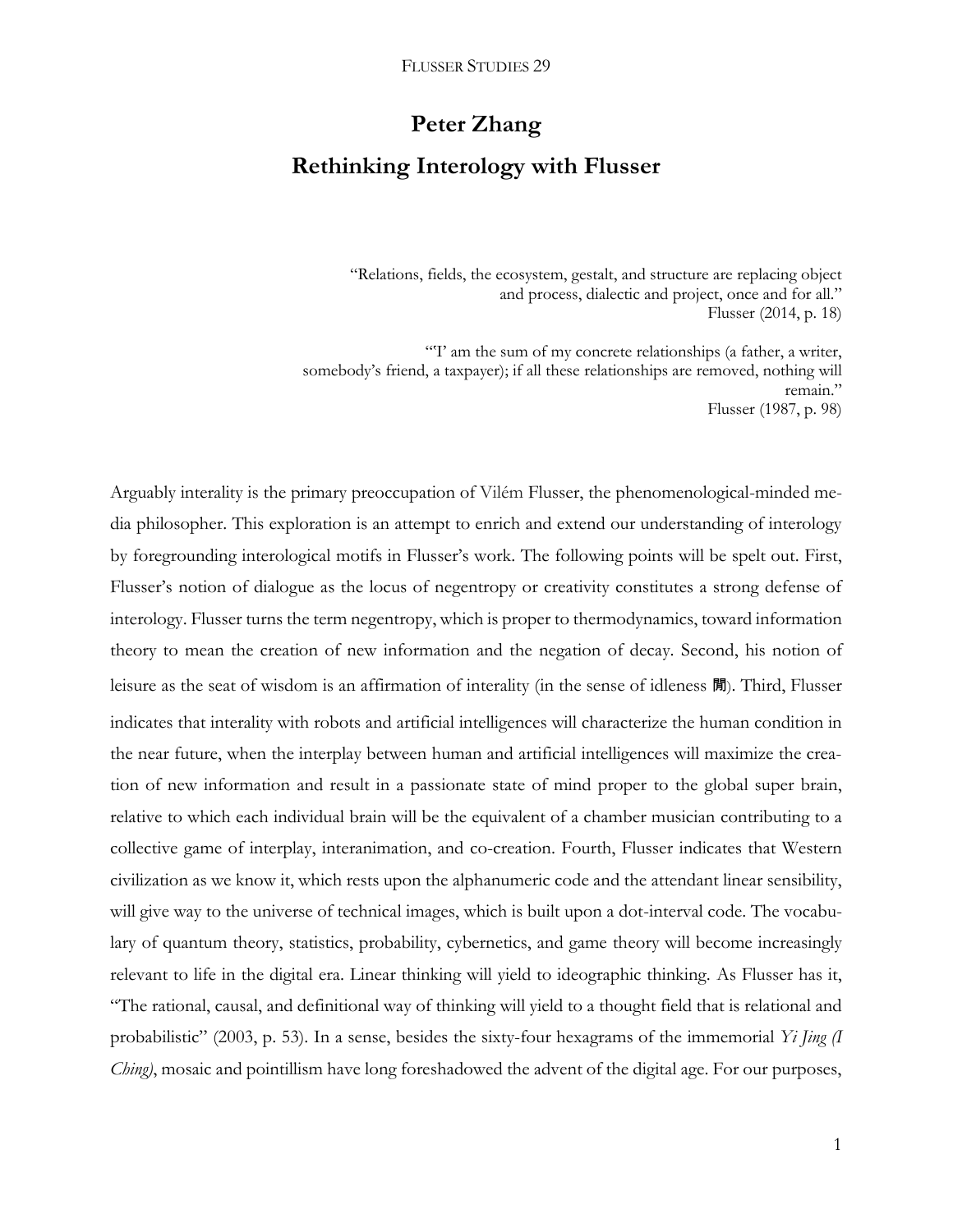it bears pointing out that ideographic thinking is a species of interological thinking. In a sense, alphabetic literacy inculcated a sedentary, possessive mentality and an ontological orientation, whereas the current digital code has retrieved and reactivated a nomadic, aesthetic sensibility and an interological orientation. Fifth, from a comparative linguistic perspective, a tentative correspondence can be established between fusional languages 融合型语言 and ontology, isolating languages 孤立型语言 and interology, and agglutinative languages 粘着型语言 and nomadology, respectively. Flusser's work implies that interology is not a regression to the obsolescent past; rather it will help humanity to jump across the abyss it is faced with – the abyss which separates us from post-historical existence – and reach the other bank. The emergence of interology has its world historical necessity. The time is ripe. The effects of interology have long preceded its formulation as a philosophical vision. There is nothing culturally narcissistic about interology. It is not a simple reiteration or reinterpretation of ancient Chinese philosophy. Rather, it is a philosophy of the future.

The article proceeds with the assumption that there are as many interologies as there are interalityoriented thinkers to think with. Rethinking interology with Flusser holds the promise of actualizing a whole ensemble of virtualities immanent in the terministic field of the polysemous concept. Interology Flusser-style comes from a vast intellectual horizon, offers an at once exhilarating and disturbing ethical prognosis, and leaves us right in the middle of the digital sandstorm. It also brings to the fore our positionality vis-à-vis all the programmed and programming apparatuses and nonhuman intelligent agents flourishing around us, and the bedazzling, hyperreal digital doubles of everything, including ourselves. As a thinker committed to human freedom, Flusser invites us to prepare ourselves rigorously, self-consciously, and playfully for a ludic mode of existence. He cautions us against a specific stripe of fascism, functionalism, and totalitarianism, not as a mere doomsayer, but as a well-equipped futurologist whose thought can help steer humanity toward a dialogic, creative, negentropic, celebratory mode of existence, mediated as it is for the most part, which involves coexistence with our artificially intelligent counterparts. Although he uses the word "ontology" (the Greek *onta* means the "things that are") repeatedly, although fusional languages are intrinsically interology-averse, his writing makes interology feel like a matter of course. In his vision for the telematic society, being as interbeing comes off as an immediate sensation. Be it in cyberspace or face to face, the I and the Thou co-arise as a function of one another. On the other hand, as with butterfly and potato, so with humanity and technology. Wherever we cast our glance, we see interdependence, co-functioning, mutual adaptation, and coevolution. Overall, Flusser's work foregrounds interality and affirms interology. For the sake of flow and fluidity,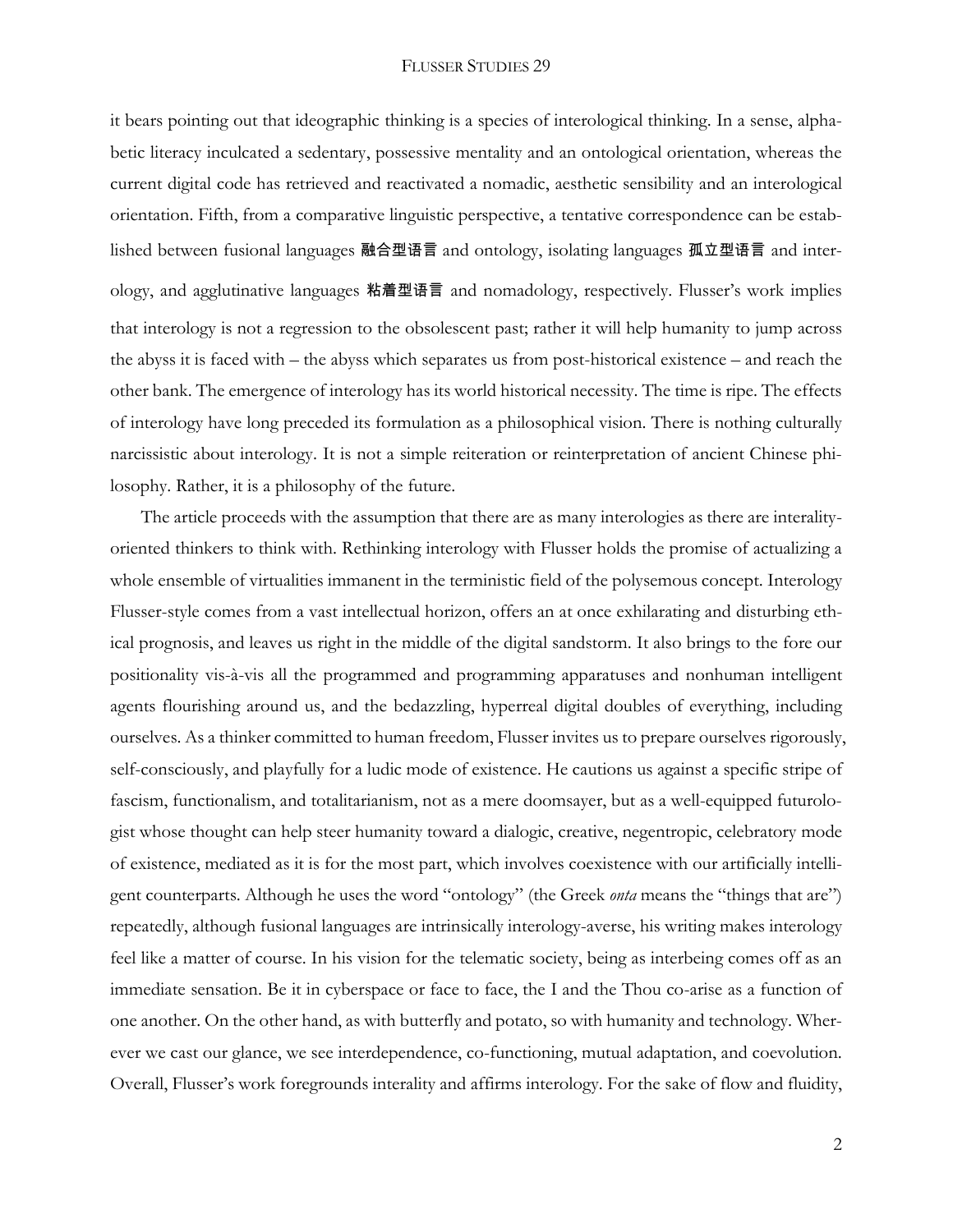the following discussion adopts a *taiji*-style, rhapsodic, pointillist textual strategy, partly to involve the reader.

A few words about Flusser's intellectual personality are in order here, especially as it relates to the idea of interology as a Weltanschauung and as a philosophy of praxis. Flusser was a Czech-born Brazilian philosopher and media theorist of Jewish descent who spent the last two decades of his life mostly in France. As a polyglot, Flusser wrote in Portuguese, German, French, and English but Czech was his mother tongue. Inhabiting the space of interlinguality allowed him to rework and develop many of his writings in a different language. Deeply invested in existentialism and phenomenology, he was a cautiously enthusiastic futurologist of the telematic society, i.e., a society of mediated, networked intersubjectivity, which holds the promise for human creativity to come into its own. Familiar with Marx's work, Flusser sees the individual and society alike as abstractions from concrete relations. If the ultimate good of communism is human freedom, then there is something communistic about Flusser's vision for the telematic society, which is veritably a global superbrain (Flusser, 2011b, p. 90). As Toni Negri points out in a conversation with Gilles Deleuze, "In the Marxist utopia of the *Grundrisse*, communism takes precisely the form of a transversal organization of free individuals built on a technology that makes it possible" (Deleuze, 1995, p. 174). Flusser sees a similitude between the structure of the brain and that of society, both of which have a mosaic quality. The interneuronal interval is to the brain as the intercerebral interval is to society. Communication across fissures betokens a functional brain and an intelligent society. Flusser's vision for the telematic society centers on interality. Besides Thomas More's utopia 烏托邦 and Michel Foucault's heterotopia 異托邦, we also need an intertopia 間托邦. Interology implies a political philosophy, an intertopia. The kind of telematic society Flusser envisions is a specific type of intertopia. After traditional, rational-legal, and charismatic authorities, a new type of authority is now with us. It is functionalized, socialized, networked, decentralized, depersonalized, and diffused. For lack of a better term, we can call it "cybernetic authority" for the time being. In a truly telematic society, the intercerebral interval is bridged and becomes a locus of dialogue, creativity, and negentropy. By contrast, in a fascistic society, the intercerebral interval is wedged and blocked, people are dispersed into corners, isolated from one another, entangled by closed feedback loops, and programmed by technical images. Fascism is a recipe for boredom, decay, and entropy. Images that program people, or images as collaborative, creative fabulation (to use a Bergsonian-Deleuzean notion): that is the question.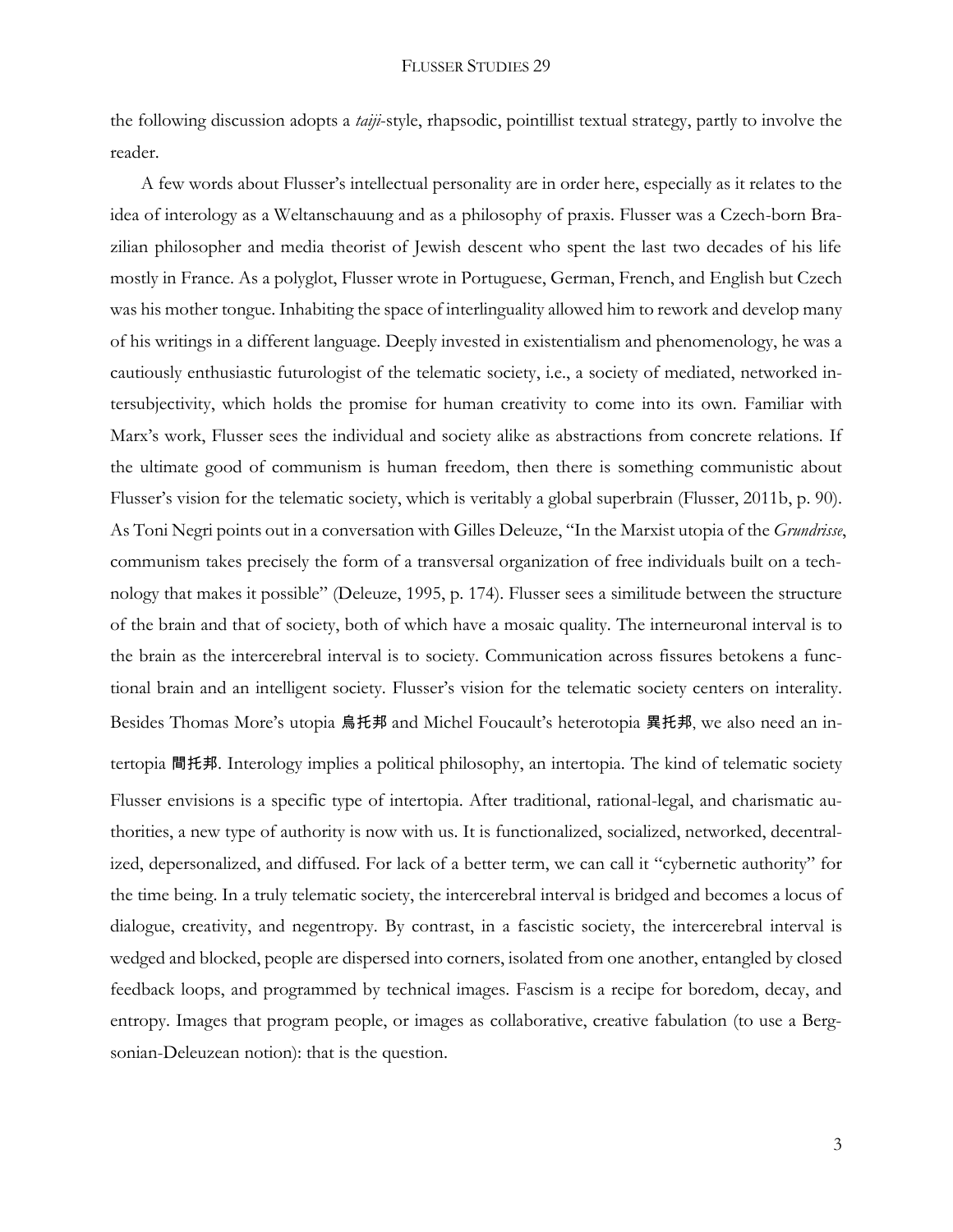A new twist in the human condition in the post-industrial age is the highly problematic interality between humanity and the apparatus. The apparatus is a black box that produces information automatically, which is to say, under the control of an embedded program. The mindless user of the apparatus is a functionary, or even a servomechanism. The functionary functions as a function of the apparatus, actualizing the virtualities contained within the program of the apparatus but rarely going beyond that. This docile manner of using the apparatus risks turning the life world into the proper domain of functionalism. As Flusser points out, "everything indicates that functional programs will dominate the post-industrial society, within which the functionaries will function progressively more like invisible cogwheels inside the black boxes" (2013, p. 32). A bit later in the same context, he refers to "Eichmann as model functionary, Kissinger as model programmer, and Auschwitz as post-industrial society" (2013, p. 33). All is to say that there is nothing flattering about these labels. The apparatus is the functionary's dwelling and source of significance. To use Flusser's formulation, "the apparatus has become the only justification and the only meaning of our lives" (2014, p. 16). Post-industrial existence is Kafkaesque and absurd. The situations in Kafka's work "are all gathered around a central problem: around a single man who has been forgotten by an all-powerful, yet careless and incompetent bureaucratic apparatus and who – without the least capacity for anger – seeks in vain to have himself recognized" (2002, p. 154). Flusser notes that "a similar situation could be a fundamental problem in the near future" (2002, p. 154). In this sense, Kafka is a prophetic systems analyst, an allegorist of the apparatus society. The mindful user of the apparatus is a "circuit bender," namely, one who not only works with but also works against the apparatus to generate improbable outputs unintended by the apparatus's program. Circuit bending not only affords the creative irruption of the new or the negentropic, but also produces the circuit bender as a competent player against the apparatus. The Flusserian term, *homo ludens*, means nothing better than that as far as the human condition in the postindustrial age is concerned. In his philosophical self-portrait, Flusser points out, "'Homo ludens' became to me synonymous with 'the New Man' in Marx, the 'Superman' in Nietzsche" (2002, p. 206). Meaningful dialogue with apparatuses, robots, and artificial intelligences is predicated upon human participants' preparedness, competence, and awareness on the one hand, and readiness to become supra-human or subhuman on the other. Desirable as negentropic dialogues with apparatuses, robots, and artificial intelligences are, they are nevertheless problematic, for the simple reason that working with robots creates the robot man, and that working against is still a species of working with. Working with robots entails becoming somewhat robot-like and going beyond the human scale. Humans are no rivals for robots in terms of stamina, tolerance for tediousness and fatigue, emotional indifference, the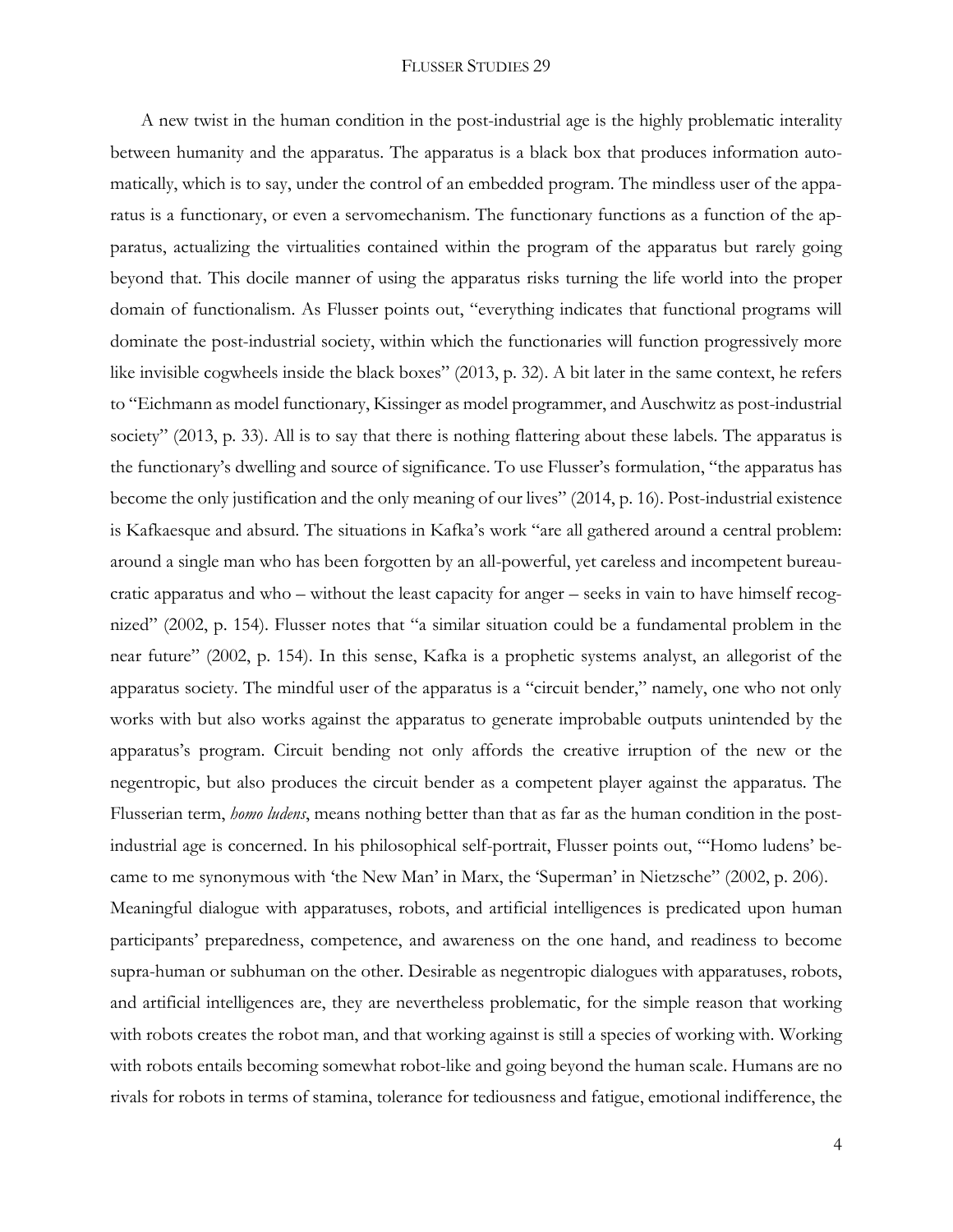capacity for pure action (i.e., action without reaction), and so on. The robot's action is composed of actemes. It is based on ongoing calculation and computation. One cannot function properly with robots without going through some kind of dehumanization and robotization. Similarly, it is hard to not become an apparatchik when functioning with or within an apparatus, unless one is a post-*satori* Zennist, who sees everything as empty, or unless one is a Daoist capable of thinging things without being thinged by things, to invoke a notion of Zhuangzi. To make things worse, the apparatus also has the capacity to reabsorb and coopt gestures of resistance. As Flusser puts it, "In protest, one despises the apparatus and tries to destroy it, an effort the apparatus recuperates and transforms into its own functions" (2014, p. 17). In a different context, Flusser remarks, "the tendency toward the all-devouring apparatus cannot be resisted, and every resistance results in a further enrichment of the apparatus" (1978, p. 7). Meaningful resistance is predicated upon the capacity to do the kind of meta-analysis that lays bare how the apparatus has been produced and programmed to produce what it produces, including the production of the user as a functionary, as a tentacle of the apparatus, or even as an occasional freedom fighter (a safety valve and a source of feedback by design). Put differently, one needs to figure out how to diagram the apparatus adequately. Resistance needs to be meta-resistance simply because control has mutated into meta-control. Pattern recognition, game theory, cybernetic thinking, and the like are becoming increasingly relevant. Flusser indicates that critiquing apparatus functions constitutes an antifunction, and necessitates the invention of an anti-apparatus, the mission of which is to critique the entire apparatus culture and all its totalitarian tendencies (2002, p. 49). To summarize the point here, in the post-industrial society, oneness with the apparatus is a default condition; playful interality with the apparatus is a problematic accomplishment; critical distance from the apparatus is predicated upon philosophical-minded systems analysis. The apparatus is a false home that conditions us. Inventing an anti-apparatus is an effort to dissolve the conditioning. In the post-industrial society, humanity is challenged to imagine and pursue a life above and beyond the apparatus. To use Deleuze's language, humanity's dignity in the control society resides in the creation of lines of flight. The idea of interality, which connotes openness and beyondness, may serve as an existential gyroscope for the free-spirited.

As a praxis, Flusserian interology takes the form of dialogue, which is Flusser's god term, and humanity's best defense against cretinism. Heavily influenced by Martin Buber, preoccupied with the second law of thermodynamics, Flusser sees dialogue as the locus of creativity, be it inner dialogue, dialogue with the Other, or with artificial intelligence. In terms of overall competence and creative potential, inner dialogue is no match for outer dialogue. If Deleuze posits an involutionary model of dialogue, characterized by ego-loss and becoming, then Flusser promotes a more or less dialectical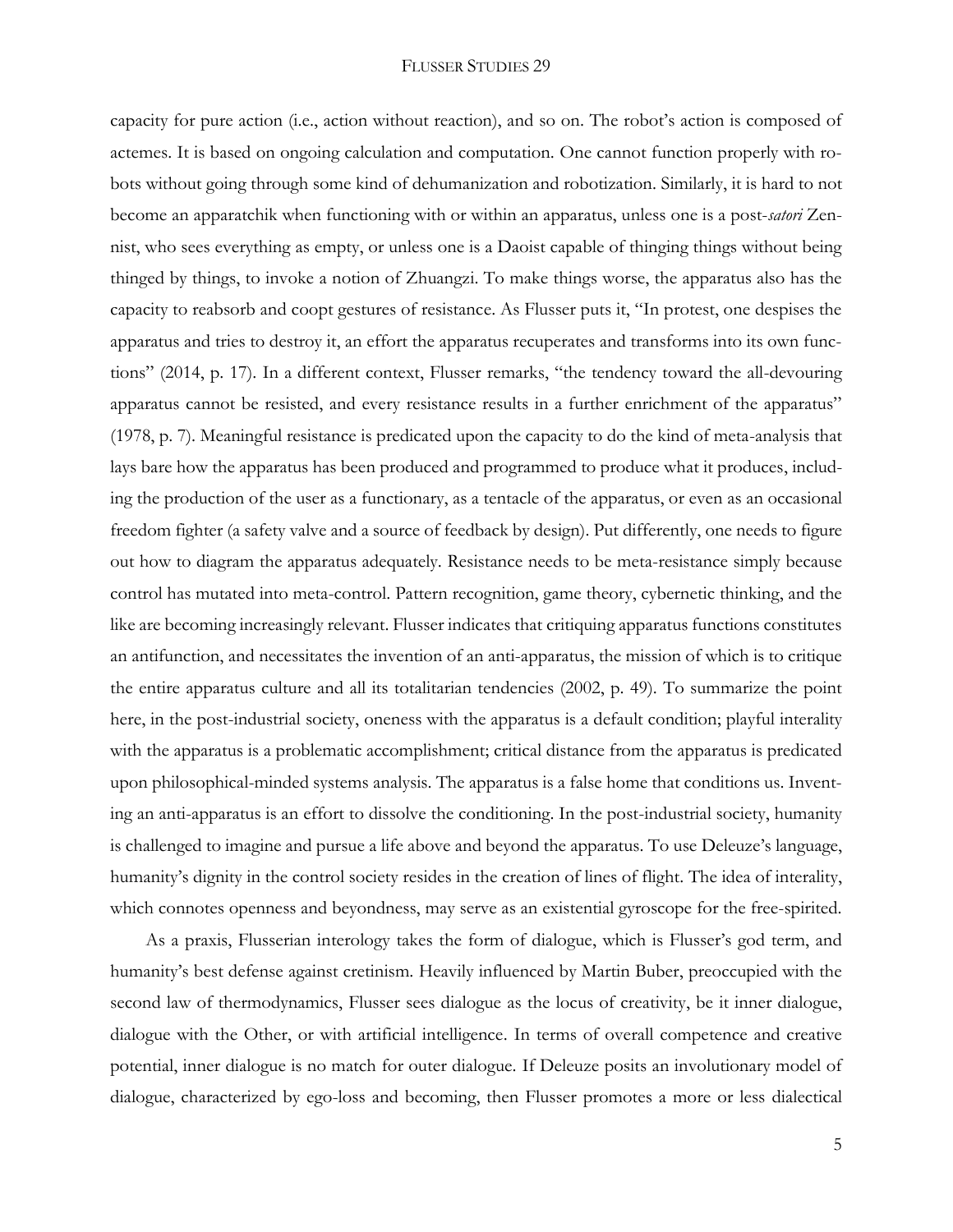model, characterized by synthesis and negentropy. This model directly dispels the mythical aura of creation. For Flusser, the dialogic life is the good life, pure and simple. Arriving at new information through dialogue puts people in a passionate, rapturous state of mind. To couch it in the language of Deleuze and Guattari, in dialogue people "become intense." Insofar as human freedom is consubstantial with the act of creating the improbable and informative, Flusser sees the telematic society as one that affords the socialization of creativity and freedom, which amount to the same thing. He perceives an analogy between mental life in the telematic society and chamber music. Like jazz, chamber music is dialogic in nature. If jazz is a supposedly inefficient process of collective voice finding, then chamber music is a matter of improvisational interplay among virtuosic musicians engaging each other in pursuit of the improbable. If jazz is relatively relaxed, then chamber music is more disciplined and strategic. Discipline and preparation are a must for meaningful participation in the mental ecology in the telematic society. A society that hinders the dialogic creation of new information not only suffers from a profound boredom, it will simply collapse. Jazz is rightfully the soundtrack of democracy, which thrives on a rhizomatic mode of communication, to use Deleuze's lexicon. Fascism, by contrast, furthers itself by impeding lateral communication and trapping its captives into a closed feedback loop. Fascism is interality-averse, so to speak. The tricky part is that telematics can be deployed to reinforce both modes of communication. In real life, the two modes are often mixed together. Our experience on Facebook is a good example. The trickier part is that creativity itself can be functionalized, which is to say, it can devolve into a function of the creative industries as an "apparatus of capture," to use the language of Deleuze and Guattari. Pure creativity serves no ulterior purpose.

More needs to be said about the idea of being as interbeing, which is essential to interology. Interbeing is the law of nature. Speaking of a type of wild potato that grows in Switzerland and a butterfly, both of which have a very specific and strange violet color, Flusser points out, "the butterfly feeds exclusively on this potato. And the potato propagates purely thanks to the butterfly. This means that I can view them both as a single organism, a single case, a single *Bewandtnis*. In this case I can say that the potato is the butterfly's digestive apparatus, the butterfly is the potato's sexual apparatus." (2003, pp. 100-101). The moral is that we should "look at the world ecologically, as a network" and "have respect for complexity, which is opaque" (Flusser, 2003, p. 101). The awakened eye sees symbiosis at every turn: the palm tree and the giraffe, the wasp and the orchid, the Madagascan orchid and the Morgan's sphinx moth, and so on. As with nature, so with society. Names give us the illusion that we have relatively stable identities. Flusser invites us to think differently. He would say, there is no preformed "I." Rather, "the I who is talking to you now [...] is linked to you, and exists at this moment as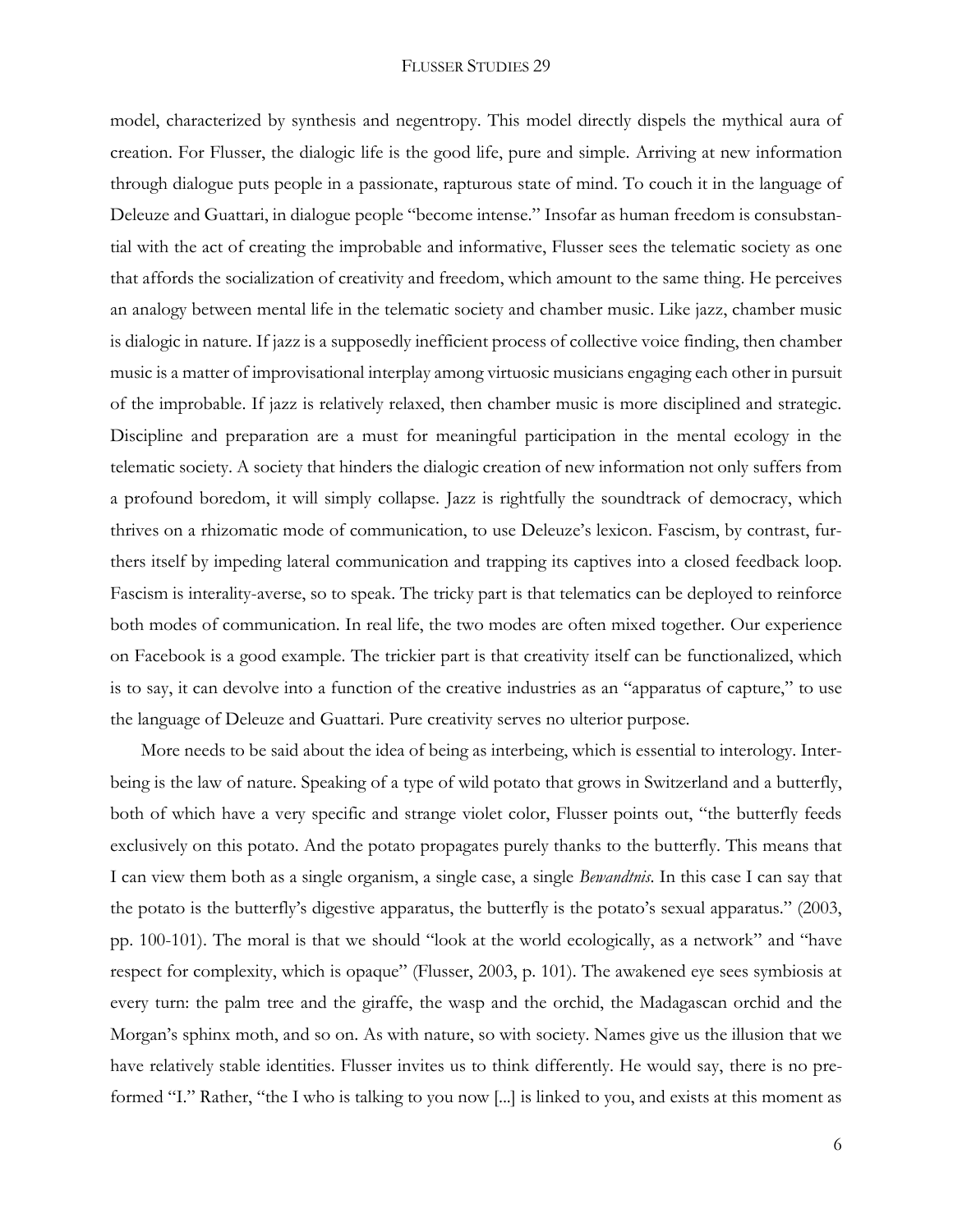a function of [you]" (Flusser, 2003, p. 89). The particular "interzone" in between constitutes both, to use William Burroughs's coinage. What interzone to co-create and inhabit is thus an ethical question through and through. "Who am I?" is a fake question. The real question is "Who am I this time?" The "I" is a transient permutation activated or called into being by an Other in a specific encounter. The Other is not so much apposed to as constitutive of the "I." As Flusser puts it, "We only really become an 'I' if we are there with and for others. 'I' is the one to whom someone says 'you'" (2011b, p. 93). Speaking of the Jewish question as it is addressed in a play by Max Frisch called *Andorra*, Flusser remarks, "I am Jewish for others and, in the end, I act in function of others" (2016, p. 107). The understanding here is well in line with the Buddhist notion of codependent arising 緣起. The term "intersubjectivity" implies interality-specific subjectivities. Interality precedes subjectivity and makes it possible. Interality is concrete and primary, whereas subjectivity is abstract and derivative. As Flusser puts it, "what is concrete in the world we live in are relations [...] what we call 'subjects' and 'objects' are abstract extrapolations from these concrete relations" (1988, p. 6). In a different context, Flusser points out, "*Individual* and *society* are all abstractions. What does exist is an interpersonal relationship, a networking, an intersubjective field of relations, from which I may extrapolate society or the individual" (2003, p. 102). The choice here is not between individuals vs. society. Rather, it is a choice between the ideality of individuals and society alike vs. the realism of relationality and interality.

Flusser indicates that electromagnetism has perforated our walls, terminated our settled existence, eroded our definability, and turned us into paradoxical nomads (i.e., those who voyage in situ). Instead of an ontology, we need an interology and a nomadology. In a marvelous piece on nomads, Flusser points out, "We are fleeting potentials that approach one another so that we may experience each other as a concrete 'I' and a concrete 'you'. We approach each other for our mutual realization…" (2003, p. 51). This observation of his applies to both embodied encounters in real space and discarnate encounters in cyberspace. Prior to a specific encounter, the "I" is virtual and nebulous. It actualizes itself during the encounter and dissolves into virtuality again afterwards. "Within the network everyone is an omnipresent potential" (2003, p. 51). An encounter in cyberspace feels like an instance of mutual conjuring. Cyberspace constitutes a virtual, apparitional social ecology in which encounters tend to proliferate and miniaturize, in which the "I" becomes palpably protean, plural, ephemeral, and perishable. As Flusser has it, "We no longer imagine that we contain some solid kernel (some kind of 'identity', an 'I', a 'spirit' or a 'soul'), but rather that we are immersed in a collective psychic field, from which we emerge like temporary bubbles, acquire some information, process, share, to submerge again" (Flusser, 2006, p. 21). Such a state of affairs naturally privileges experience over possession, fluidity over fixation.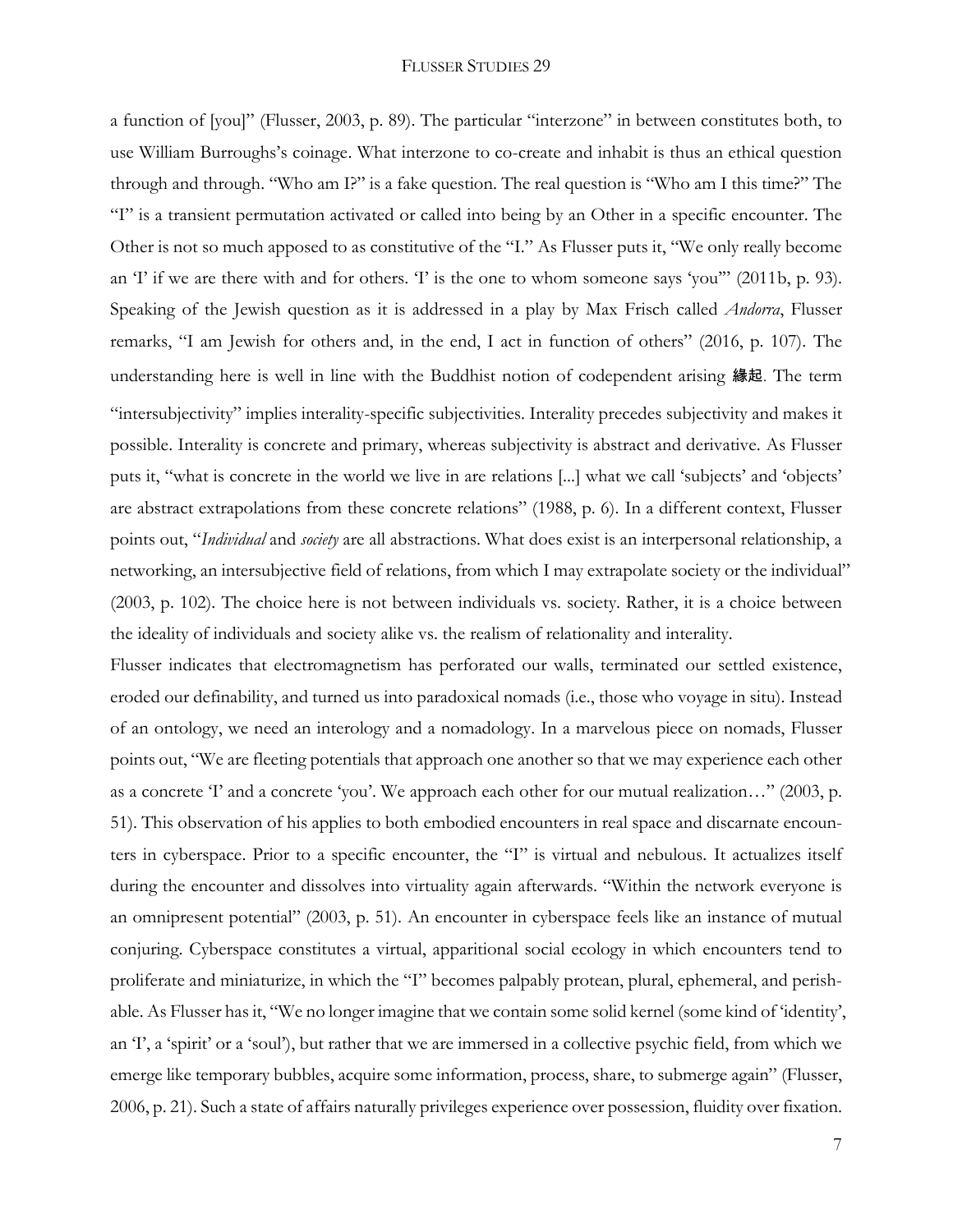The point is not that ontology was for settled existence in the past and interology is for neo-nomadic existence at present. Rather, networked existence simply makes the validity of interology increasingly obvious. Between the two, ontology is no more than an efficient simplification, and a hegemonic formation. It is parasitic on interology, which it represses.

In his analysis of the texture of technical images, Flusser gets us to realize that the age of technical images is the age of micro-interality. Letters are giving way to numbers, especially binary numbers. The following quote captures the difference between the two codes succinctly: "While letters unravel the surface of an image into lines, numbers grind this surface into points and intervals. While literal thinking spools scenes as processes, numerical thought computes scenes into grains" (Flusser, 2006, p. 21). In a breath, Flusser reveals the difference between one-dimensional linear thinking and zero-dimensional computational-compositional thinking. The latter is a kind of dot-interval thinking. Flusser indicates a correspondence between linear thinking and the Heraclitian flux on the one hand, and computational thinking and the Democritian rain on the other. Technical images render obsolescent Heraclitus's thought and retrieve Democritus's atomism, so to speak. The reason is simple: matter is made up of particles and intervals; similarly, technical images are made up of dots and intervals. In the realm of art, pointillist painting appeared after the invention of photography, but anticipated the invention of TV and digital images. The compositional similitude between matter and technical images bespeaks the relevance of Democritus's atomism in the age of technical images. Also relevant is the age-old mosaic, which becomes pointillism when its pebbles are infinitely miniaturized. Intervals attract attention and motivate completion. They make images involving and cool. There is something Oriental about the use of intervals or the strategy of leaving things out. To follow this logic, the literate West is going through a kind of Orientalization in taste in the age of technical images, which is to say, in posthistory. The notion of coolness is more McLuhanesque than Flusserian. The sensibility at least dates back to the *Dao De Jing*. The Chinese mind has apprehended and appreciated the serviceability of absences and intervals all along.

A seemingly idle stroke is in order here. An aesthetics informed by an ontological orientation focuses on things, whereas an aesthetics flowing from an interological orientation foregrounds the intervals and relationality among things. The Japanese dry landscape garden makes a good example of the latter. Paul Virilio became an interologist the moment he discovered antiform in doing still life (Virilio, 2005, pp. 29-32). His newly acquired aesthetic sensibility was well in line with his appreciation of spatial and temporal intervals, and with his notion of grey ecology, which is concerned with the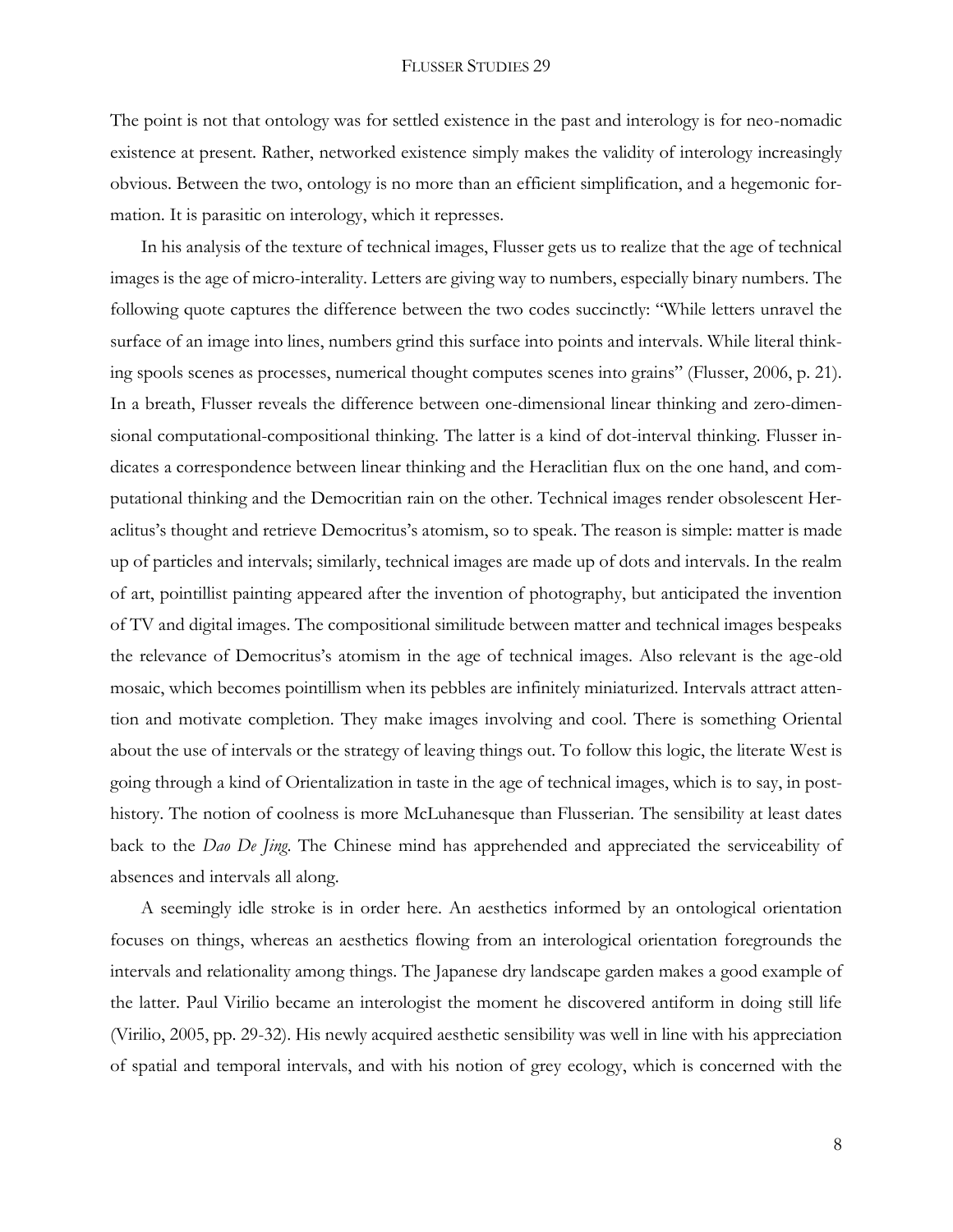pollution of distance and the psychological effect of planetary claustrophobia. Scale is part of the experience (notably, the word "experience" is etymologically connected with aesthetics). The kind of micro-interality in technical images is enormous in the sense that it is more or less beyond the human scale. What cannot be experienced consciously ends up affecting and conditioning people at a subliminal level. As technical images are composed of dots and intervals, so the typical mind in the digital age is cluttered with symbolic fragments and intervals between them. The intervals are proliferating in quantity but shrinking in size. If the brain is the screen, as Deleuze has it, then in this age of busyness, there is a striking resemblance between what is projected on the brain-screen and what is projected on the digital screen in terms of density. If the virtue of the mind lies in its receptivity and responsiveness, which is a function of its emptiness, then the deluge of superfluous and redundant information in the digital age really loads the mind down, keeping it from doing what it is capable of doing. Put simply, mental clutter is bad in terms of Spinozan ethics. This line of reasoning points in the direction of leisure, which falls squarely within the domain of interology or interality studies since it literally means a temporal interval. It was not by coincidence that in ancient Chinese, leisure and interval were symbolized by the same ideograph "閒," which is the Chinese etymology of the neologism "interality." Unoccupied space-time would be a good way to encompass both senses, although the concept of interality has a much wider range of meanings. Unoccupied space-time is where the virtual dwells. It allows for pure play and free exploration. Therein resides human dignity and freedom. Traditional Western ontology prioritizes the actual, whereas interology privileges the virtual. Richness in actuality means poverty in virtuality, and vice versa. A retreat is a strategic way of recovering virtuality, or a strategic way of creating a liminal space-time. It is logically self-contradictory, though. As much as it aims to transform work into play, it always subtly turns leisure back into work. That is not to say that we are better off without them.

If the Greek word *phainomenon* means what appears, transpires, and shines through, then interality is precisely the locus of *phainomenon*, as the ideograph "閒" imagistically indicates. There is something phenomenological about the ideograph "閒," since it implies an observer with a specific bodily constitution and a specific psychic archetype. Contemplating the ideograph brings us close to Flusser's phenomenological vision, which he inherits from Edmund Husserl. The vision is highly compatible with interology and Buddhism. For an eyeless creature, there is neither the sun nor the moon as we know it. "The sun" labels a *relation* rather than a thing or an object. So do "color" and "light." As Alan Watts puts it, "color and light are the gift of the eye to the leaf and the sun" (1962, p. 29). Similarly, "the Big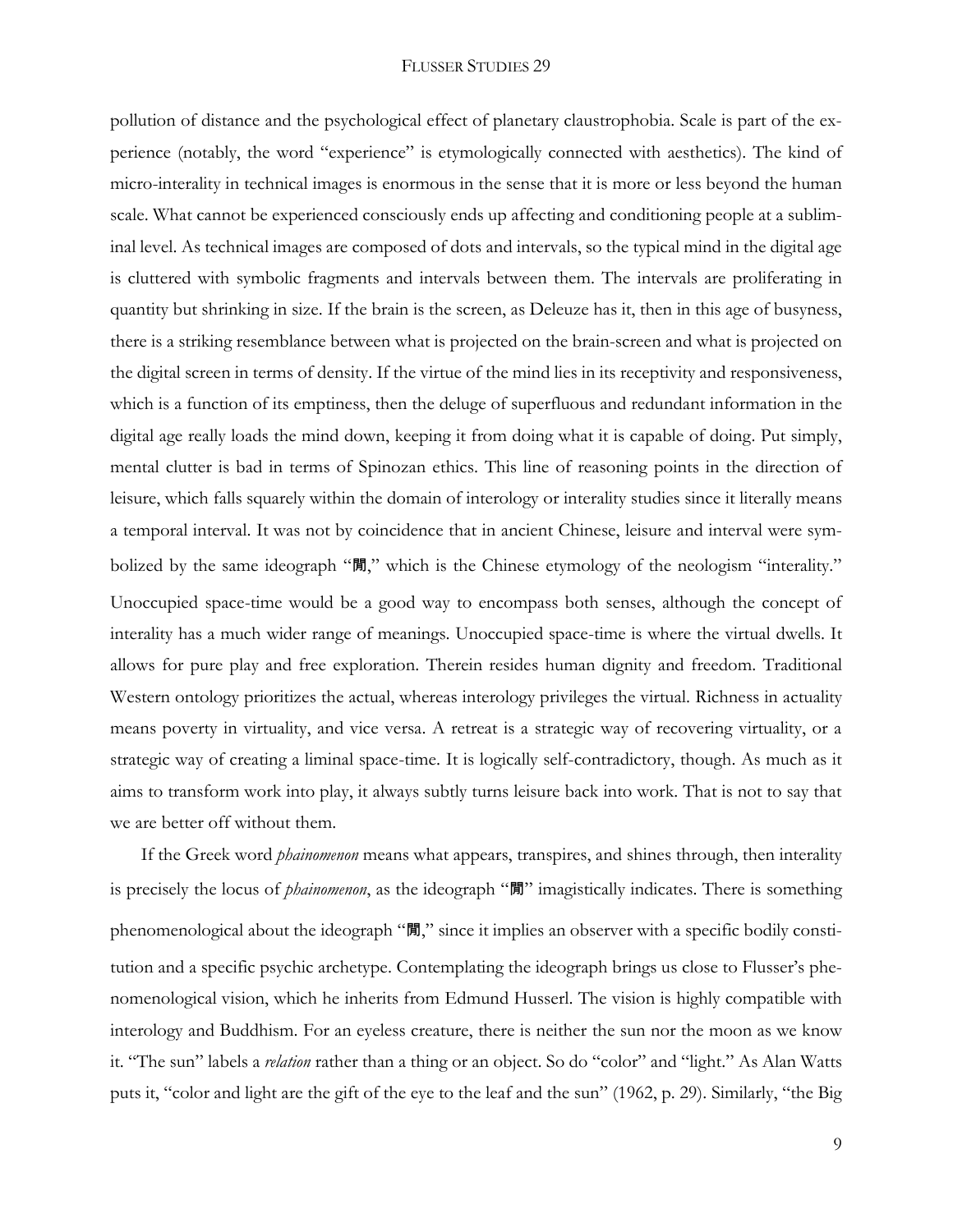Dipper" really names a *relation* between dipper-using earthlings and a constellation of stars. When a tree falls in the forest but nobody is there, it makes no sound because sound is a *relation*. When we listen inwards, we hear our self-nature. Su Shi 蘇軾 intuited this understanding a long time ago: "There is only the cool breeze along with the bright moon among the mountains. The ears catch one of these, and it is sound; the eyes encounter the other, and it forms colors" (Owen, 1996, p. 293).<sup>1</sup> Deleuze has it right: "The interior is only a selected exterior, and the exterior, a projected interior" (1988, p. 125). Each creature makes its own world depending on the kind of creature it is. If the world is the mind's projection, then one is free to project and dwell in a blissful world insofar as one has developed the capability to control one's mind. No wonder Zen masters are said to have the capacity for unconditional happiness. The notion of "positive energy" is right-minded, clichéd as it is. Oscar Wilde makes a lot of sense when he says, "All criticism is a form of autobiography." A poem about a thing says as much about the poet's spiritual realm 境界 as about the thing per se. The *Ding an sich* (thing-in-itself) is beyond our grasp. We always end up grasping our relation to it. Moreover, "[t]he mere observation of an object by a subject may change the object" (Flusser, 2002, p. 76). Phenomenology Flusser-style is a response to the crisis of objectivity, or a correction of the fallacy of objectivity. The objective point of view presumes "a subject standing above the phenomenon, which is then seen as an object" (Flusser, 2002, p. 76). The phenomenological point of view "does not stand above, but within, the phenomenon to be understood and manipulated" (Flusser, 2002, p. 76). In a sense, the shift from the one to the other is a shift from a visual sensibility to an acoustic one. Hence McLuhan's characterization of phenomenology as "dialectic in ear-mode" (McLuhan & Carson, 2003, p. 332). In an article entitled "Phantom City," Flusser points out, "There is no object without any subject, just as there is no subject without any object" (p. 6). When a newspaper as a problem reaches me, "my body becomes, as a whole, an organ for the sucking in of the newspaper" (Flusser, 2002, p. 80). The moment we encounter an object, the virtuality that is us is transfigured into a specific actuality. Prior to the encounter, we are effectively what Deleuze calls a body without organs (BwO). Object selection and self fashioning are one and the same thing. Instead of subject-object dichotomy, phenomenology points in the direction of subject-object mutuality and interdependence, and poses a challenge to the structure of reality overdetermined by the structure of the standard phrase (i.e., subject-predicate-object) in fusional languages. Flusser points out, "It is said that two different speech-processing functions go on in the brain, the structural and the lexical. The structural is lodged much more deeply than the lexical" (2003, p. 90). In a sense, phenomenology is Buddhism in the guise of Western philosophy. It entails the notion of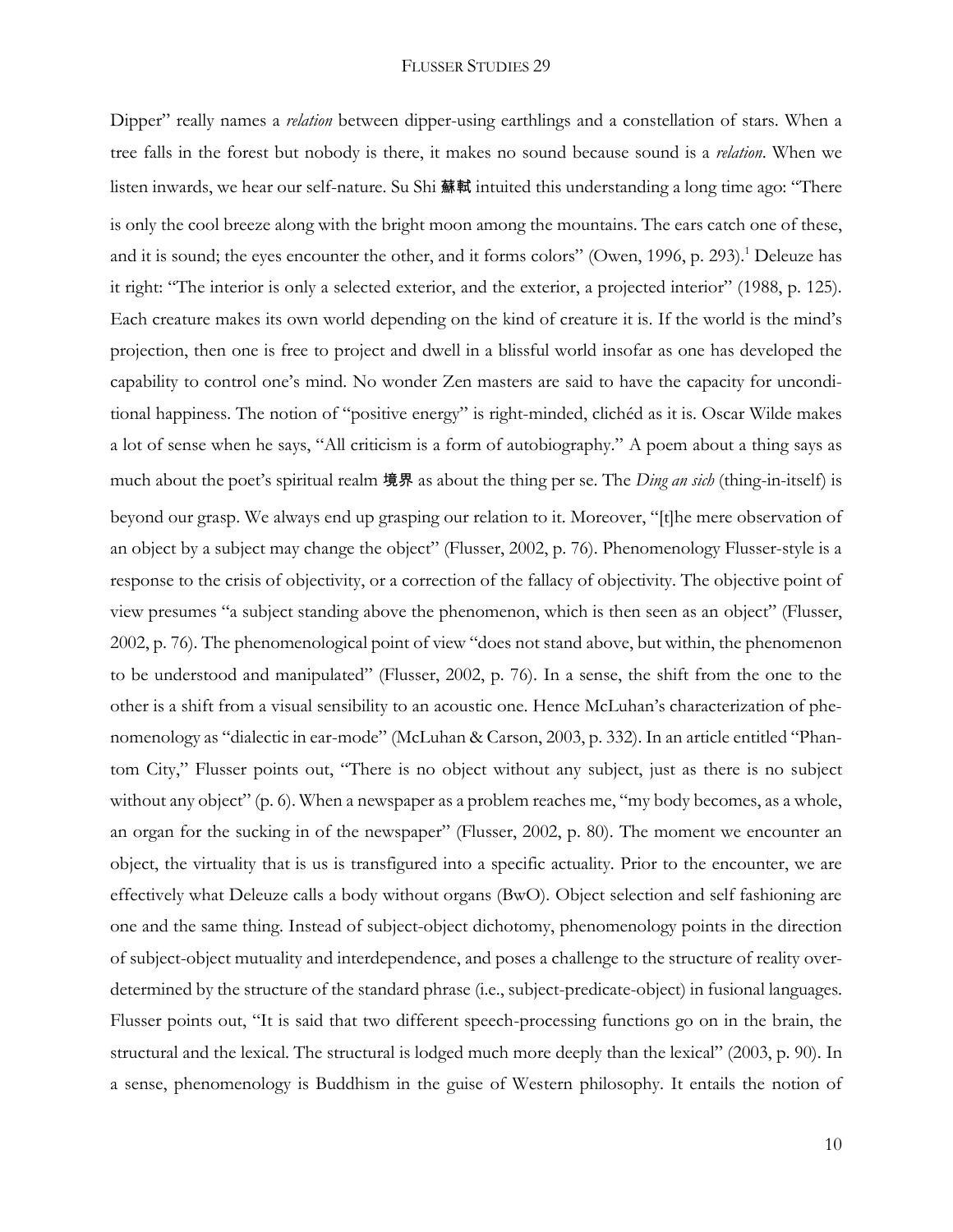subject-object interality 主客間性. Subject and object are functions of each other, as indicated by

Gochiku's *haiku*: *"The long night; The sound of the water Says what I think"* (Watts, 1989, p. 185)*. 2*

If the praxis of Flusserian interology lies in dialogue, then the spiritual realm of Flusserian interology consists in leisure. Flusser sees leisure (in Greek "*schole,"* in Latin *"otium"*) as "the goal of life, the seat of wisdom" (2011b, p. 149). To use the language of Flusserian media theory, leisure is a matter of suspending time or extrication from linear time. Deleuze would say, leisure is about occupying time without counting, or getting out of striated time to enter into smooth time. Leisure is more or less synonymous with what Henri Lefebvre calls appropriated time, what Victor Turner calls liminality, and what is known as a flow experience in pop psychology. The French expression for orgasm, *le petite mort*, literally means the little death. The point is that true leisure is an intense experience, or a matter of becoming intense. Work differs from leisure partly because in work only part of the person is called upon. When the whole person is engaged, work flips into leisure and play. Flusser traces leisure back to the Greek academy (a leisurely space) and the Judeo-Christian Sabbath (a leisurely time) (2011b, p. 150). Ancient Greeks saw the philosophical life in the academy as higher than the economic life in private and the political life in public (by contrast, Zennists see the spiritual as a virtual double immanent in the quotidian). Judeo-Christians see the Sabbath as meaningless exactly because it is itself the meaning (Flusser, 2011b, p. 150). The protestant ethic, which has everything to do with the cultural climate created by the printing press and the attendant root metaphor of time as a straight line, topples the age-old hierarchy between leisure and work, allowing work to subjugate and absorb leisure. Max Weber's book, *The Protestant Ethic and the Spirit of Capitalism*, needs to be reexamined in this light. Flusser indicates that the ideology of linear time can only be overcome and liquidated mediumistically. Leisure will regain its primacy over work in our collective unconscious when the reign of books gives way to the reign of technical images, when linear, purpose-bound, left-hemisphere thinking gives way to dotinterval, ludic, right-hemisphere thinking. When Flusser speaks of idle as "an expression for the human capacity to rise above the purposeful" and "the cultural centrality of uselessness and leisure," he sounds like the paradoxical Zhuangzi, for whom leisure has a use precisely because it is useless and unused (Flusser, 2011b, p. 153). "The leisure industry" is a contradiction in terms. Leisure or idleness that loses its purity becomes something else entirely. The post-historical revival of interality is a matter of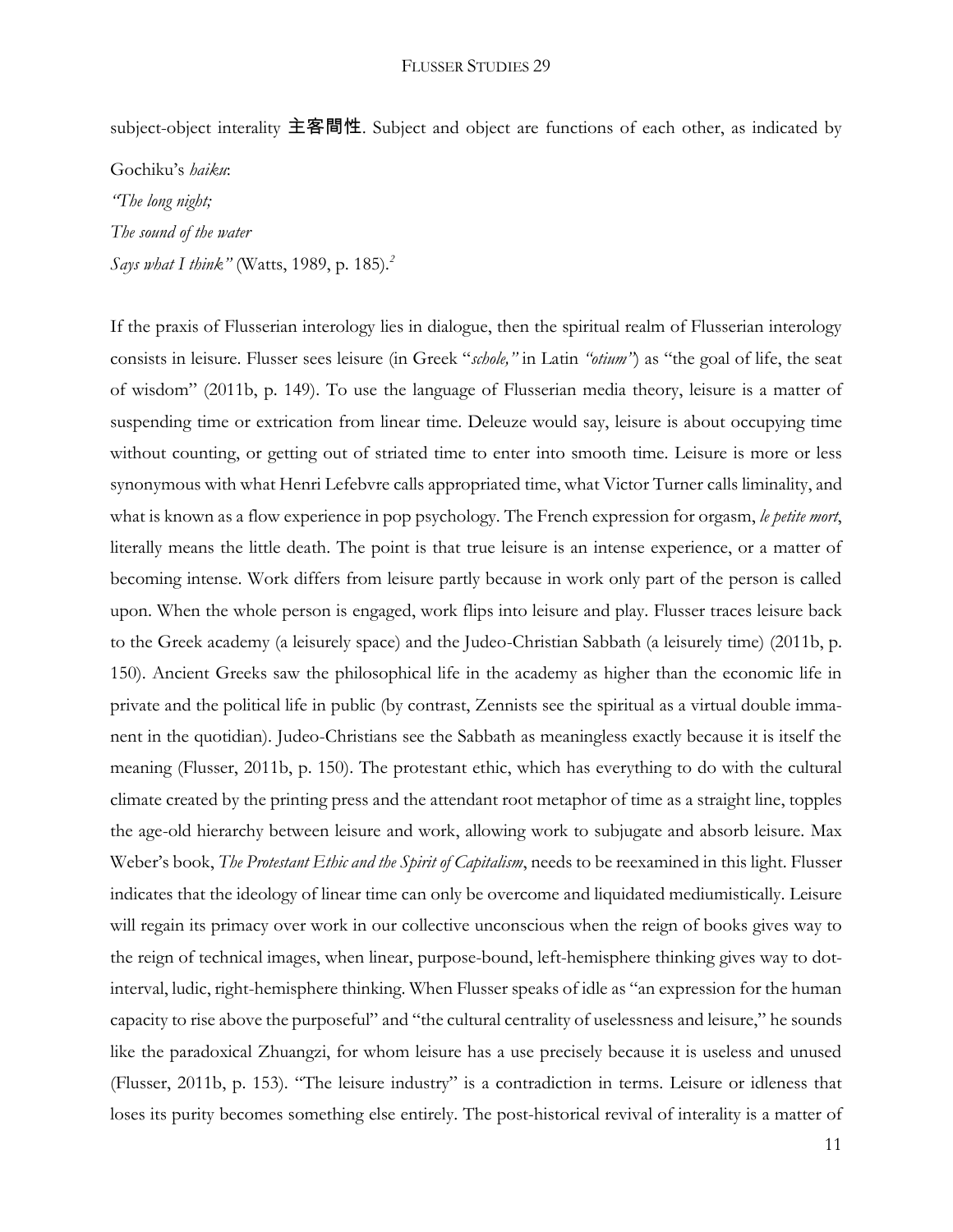course, because interality is both right-brained and right-minded. It should be fitting to end this discussion of interality as leisure with the following idea: The Buddha is a freeman – a man who neither works nor achieves.

Other than a mediumistic, diachronic account of the rise of ontology in the West in the age of alphabetic literacy and the eventual subsuming of ontology by interology in the post-literate era, Flusser's corpus also affords a comparative linguistic account of ontology, interology, and nomadology. Eventually we want to work our way toward tying the two accounts together. Put in a nutshell, fusional languages have an ontological bias, isolating languages inculcate an interological sensibility, whereas agglutinative languages point in the direction of nomadology. As Flusser points out, "The fusional is the world of logically organized situations. The agglutinative is the world of solid and amorphous blocks, of *hic et nunc*. The isolating is the world of mosaics, of aesthetic ensembles" (2018, p. 37). There is nothing monolithic about fusional languages. German and Sanskrit, for example, have agglutinative tendencies, whereas English has isolating tendencies. Regardless, the standard phrase of fusional languages has a subject-predicate-object structure, the subject being the source of action, from which the predicate is pushed out, giving the phrase a projectile, vectorial quality (Flusser, 2011a, p. 64). Each time a phrase is formulated, the being, ontology, or subjectivity of the subject is performed and affirmed, the ideology of subject-object dichotomy is reenacted and reinforced. In the reality ordered by fusional languages, action is the subject's default and expected way of being. That is to say, the subject's ontology realizes itself in action, especially transitive action, the grammatical equivalent of which is the transitive verb in the active form. Flusser defines "'verb' as the type of word that indicates the manner in which the substantive, elevated as the subject of the phrase, finds itself (*sich befindet*)" (2016, p. 89). A little linguistic archaeology can take us beyond the dichotomy between active and passive verb forms, and help us to reach a "neither… nor…" moment. Flusser points out, "In ancient Indo-Germanic and Semitic languages […] there are forms (e.g., the Greek *aorist*), that might be expressed as 'there is a caring for myself and for sheep" (2011b, p. 129). His point is that shepherd and sheep are both functions of herding and that there is mutuality, reciprocity, or interality between them. Similarly, instead of saying "A man is walking a dog," or "A dog is walking a man," one might say "There is a walking with each other going on between a man and a dog." Eugen Herrigel's *Zen in the Art of Archery* is all about overcoming the mentality that finds its expression in the transitive verb in the active voice. Instead of saying "I loosed the shot," the Zen-minded archer would say, "'It' shot" (Herrigel, 1953, p. 76). The following words of Herrigel's directly challenge the standard structure of fusional languages and call for a different mode of expression: "Is it 'I' who draw the bow, or is it the bow that draws me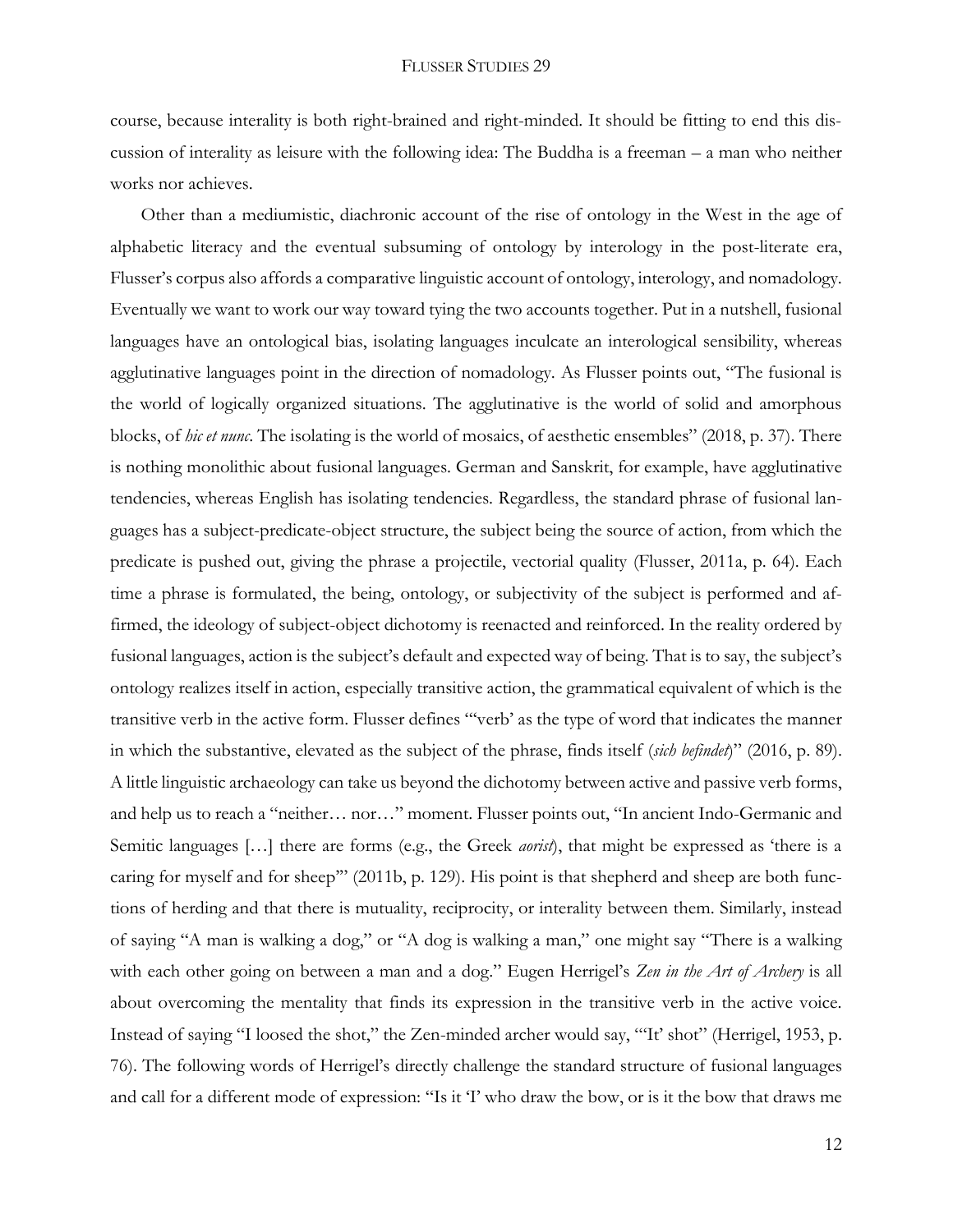into the state of highest tension? Do 'I' hit the goal, or does the goal hit me? […] Bow, arrow, goal and ego, all melt into one another, so that I can no longer separate them. And even the need to separate has gone" (1953, p. 88). Flusser indicates that the telematic situation renders obsolescent the distinction between acting and being acted upon. "Everything there is a function of all other functions, so governing is a conjunction of all these functions" (Flusser, 2011b, p. 129). This idea immediately points in the direction of the concept of rhizome theorized by Deleuze and Guattari. The telematic situation makes relevant, and motivates the revival of, the Greek aorist, which has a noticeable affinity with interology. It is reasonable to envision a rekindled enthusiasm for the middle voice (the action is "directed by the self upon the self") and comparative linguistics in general (Burke, p. 274). Instead of saying "I thought up an idea" or "An idea was thought up by me," one could say, "An idea formulated itself in my mind." There is, however, no interest on our part in turning interology into an instrument for functionalism, in the same way Deleuze and Guattari do not want *A Thousand Plateaus* to become the operational manual for late capitalism. For our purposes, part of the point is that the ontological bias in fusional languages is not ahistorical. It may well abate and acquire some nostalgia value in the immediate future. By no means do we suggest that the texture of fusional languages contains no interality. As a matter of fact, the interality is so well defined by formal means such as inflections, the use of conjunctions, and so on that each phrase feels like a continuous, connected line, which is punctuated here and there so the reader could take a tiny breath now and then. To define is to kill. In effect, fusional languages leave the impression of being seamlessly, sturdily, and progressively linear, giving the Western mind its peculiar pulsion and lack of "peripheral vision."

Speaking of isolating languages, Flusser notes, "In some isolating languages (say, in Chinese), there are no sentences, but there are juxtapositions of syllables, and instead of a projectile character, their universe therefore has a mosaic character" (2011a, p. 65). For one thing, isolating languages are rich in interality. Compared to fusional languages, isolating languages feel like abstract art, in the sense that visual, logical connections are left out. In the case of Chinese, given the imagistic nature of the script, to juxtapose syllables is to juxtapose images. Besides a semantic quality, each text also has an aesthetic quality. Meaning does not reside so much *in* words as *between* words. Between the juxtaposed characters, most of which are imagistic in nature, the equivalent of the Kuleshov effect is created. That is precisely how montage works. Reading a Chinese text feels like watching an abstract motion picture. Compared to fusional languages, the interality in isolating languages is far less formalized and full of potentialities (i.e., rich in virtuality). To use McLuhan's vocabulary, fusional languages are hot, whereas isolating languages are cool, elliptical, unfinished, ambiguous, polysemous, inclusive, invitational, and involving.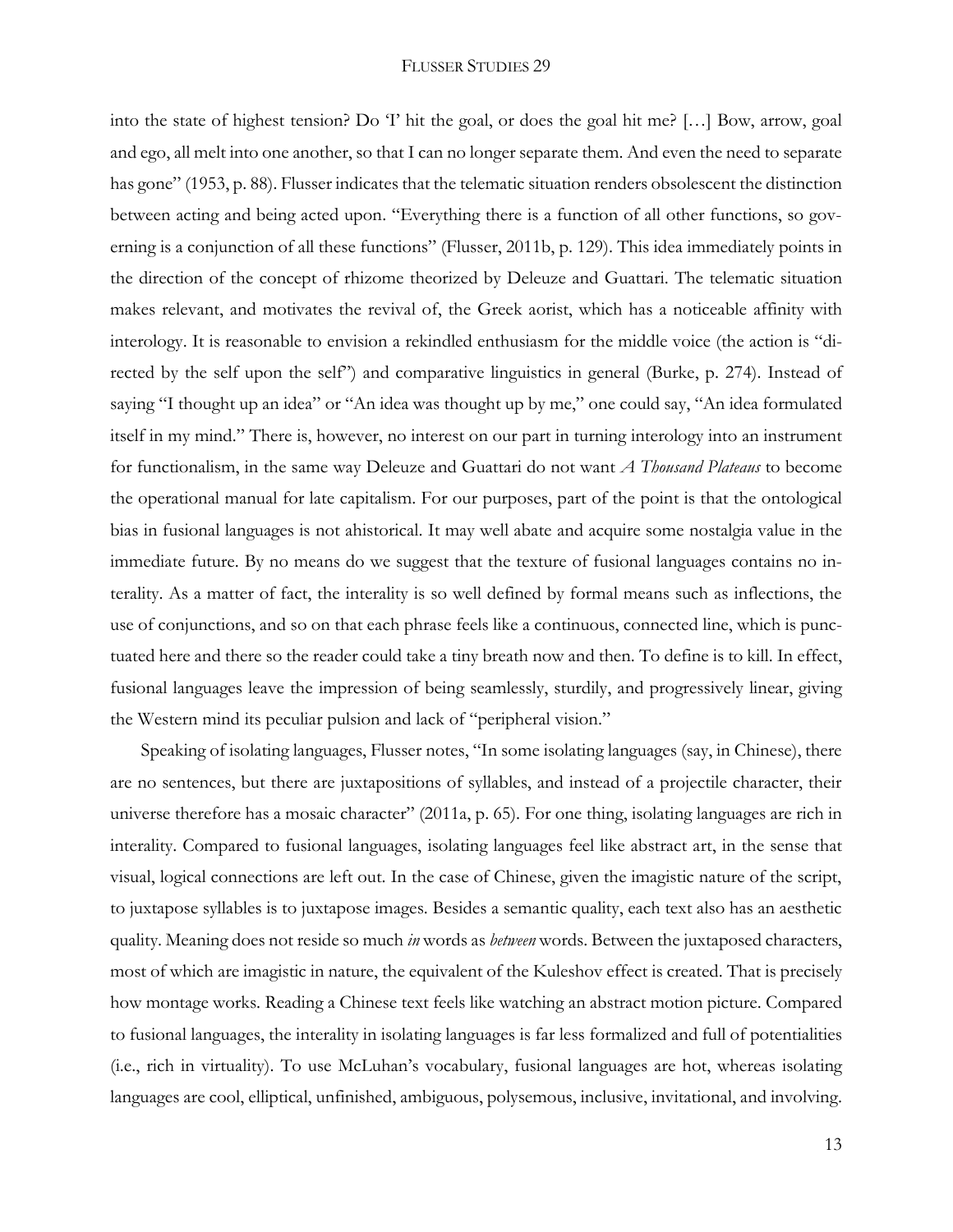Since the relationality among words is far less defined, users of isolating languages naturally invest more mental energy in relationality and end up acquiring an interological sensibility. The Eastern mind is not only in the habit of dealing with interality, but also appreciates and expects it. Empty or negative space (*ma* 間 in Japanese) is appreciated in painting, calligraphy, gardening, and so on in the same way that silence is appreciated in conversations and music. In the control society, silence acquires a new significance. As Deleuze puts it, "The key thing may be to create vacuoles of noncommunication, circuit breakers, so we can elude control" (1995, p. 175). Deleuze's mention of circuit breakers and Flusser's concern with closed feedback loops indicate that they are thinking the same thought. Indeed, interality is not only the space-time of imagination but also the space-time of Deleuzean events and freedom. It is where aesthetics and ethics become at one with each other. The Zen sensibility resides precisely in interality. This single line deserves a full length treatment in a separate piece. In texts as in calligraphy, interality is the space where the author's energy (i.e., *qi*) and the audience's energy get to intermingle. It is the space of conspiracy (literally, breathing together) and communion, so to speak. As the interological-minded Easterner nurtures emptiness, so the ontological-minded Westerner throws punches and strings bead-like letters. The Eastern mind privileges virtuality and intervals, whereas the Western mind prizes actuality and connectedness. For the Easterner, the Western way often comes off as a bit too rule-bound, heavy-handed, fastidious, entangled, and suffocating. Now that the juxtaposition of symbolic fragments is proliferating in the digital age, the Eastern mind, which has been linguistically trained to deal with intervals and discontinuities, might have an easier time coping with everything. Since many Chinese words are ideographic in nature, the Eastern mind may have a particular advantage when it comes to handling digital codes, which "are ideographic in the sense of making concepts (ideas) visible" (Flusser, 2011a, p. 61).

As for agglutinative languages, Flusser remarks, "In agglutinative languages (e.g., Tupi-Guarani), there are word collages instead of sentences so that their universe (that of which they speak) has a circumstantial rather than a projectile character" (2011a, p. 65). Flusser is referring to the linguistic phenomenon of superwords, "which for us are blocks of [nonanalyzable] *hic et nunc*" (Flusser, 2018, p. 51). For the logical spirit, these superwords "represent a conglomeration of words and half-words (mistakenly identified with the prefixes, suffixes, and infixes of fusional languages), which correspond, vaguely, to our phrases" (Flusser, 2018, p. 33). Collage (from the French word *coller*, "to glue") is literally the right art form with which to characterize agglutinative languages. The implication is that for the Western mind, agglutinative languages either feel like nonsense or feel like modernist art. It is probably easier now for the Western mind to come to terms with agglutinative languages since it has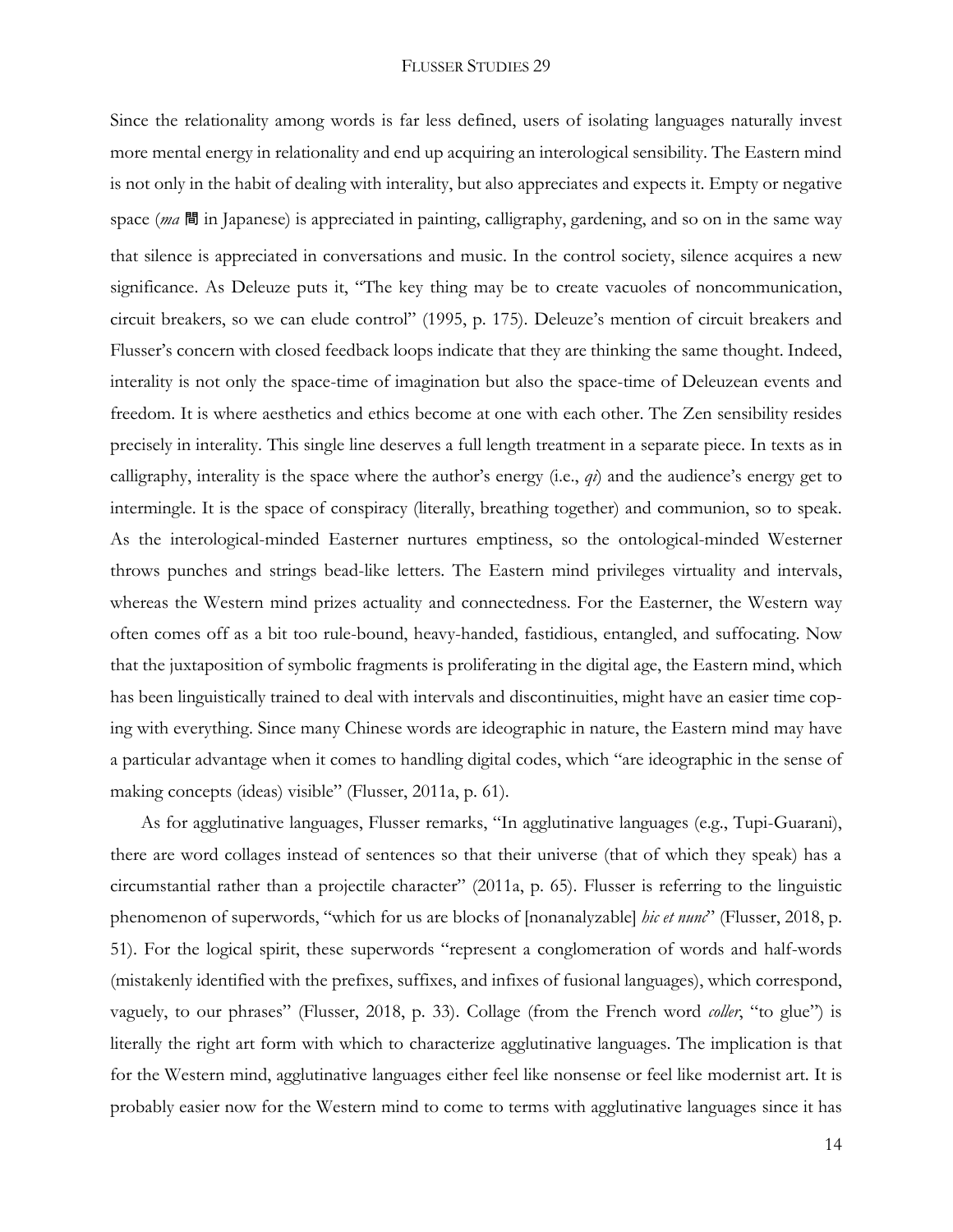gone through the shock therapy of modernism. Still, Flusser points out, "the world of agglutinative languages is impenetrable for us. The most we can say is that it is a compact world, consisting of blocks of meaning. For us, this is a chaotic and meaningless world" (2018, p. 34). To accuse Flusser of ethnocentrism is to miss the point entirely. The following quote implies a connection between agglutinative languages and nomadism: "The agglutinative languages did not result in civilizations in the sense we give to this word. The Mongols, the Tartars, the Turks, the Huns, all these ill-defined linguistic groups that erupted periodically into the territory of the two civilizations to sow terror and destruction, represent chaos for us" (Flusser, 2018, p. 50). In *The Freedom of the Migrant*, Flusser indicates a correspondence between digital media and nomadism. Could it be the case that agglutinative languages are a better preparation for the digital sandstorm than isolating languages, even though one may argue that fusional languages may provide the staunchest defense against the digital sandstorm? Is there any similitude between the texture of agglutinative languages and that of digital images? Put otherwise, are agglutinative languages densely pointillistic? Flusser indicates that the superwords "frustrated attempts at articulation" (2018, p. 51). If articulation is a matter of creating interality with subtlety and artfulness, perhaps part of the moral for the interologist is that in the age of generalized shrinking and compression, one needs to hone the art of handling or playing with micro-interalities. Overall, the agglutinative world that points in the direction of nomadology seems to be closer to interology than it is to ontology. After all, collage creates clashes, incongruities, and therefore, interalities. Even if the interalities are compressed out of sight, they will not be entirely out of mind. To summarize our point, in fusional languages, interality is formally bridged; in isolating languages, interality is left open; in agglutinative languages, interality is glued over. The reign of ontology has left behind an afterglow; the undercurrent of interology has emerged; the sandstorm of nomadology is sweeping everything along.

#### **Acknowledgments**

The author thanks Wayne Schroeder, Jean-François Vallée, Michaeleen Kelly, Joff Bradley, Randy Lumpp, and Blake Seidenshaw for reading a version of the article and offering productive criticism.

### **References**

Burke, K. (1945). *A grammar of motives*. New York: Prentice-Hall, Inc. Deleuze, G. (1988). *Spinoza: Practical philosophy*. San Francisco: City Lights Books. Deleuze, G. (1995). *Negotiations*. New York: Columbia University Press.